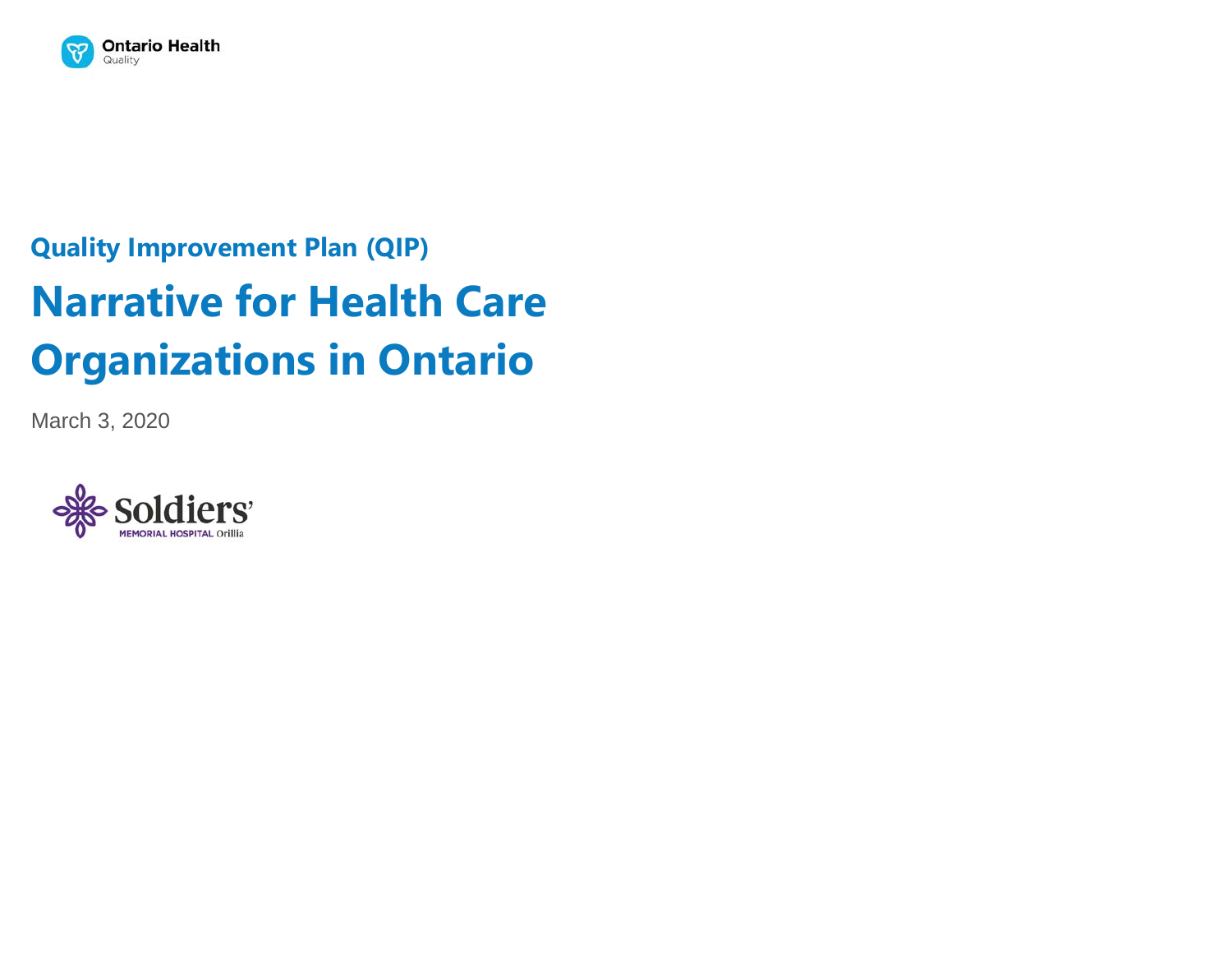# **OVERVIEW**

The Orillia Soldiers' Memorial Hospital (OSMH) 2020-2021 Quality Improvement Plan (QIP) represents our formal set of quality commitments to our patients, staff, credentialed staff and wider community. The QIP is our pledge to continuously strive for excellence in the care and services we provide at OSMH.

Our Mission is simple and straightforward, to be your trusted partner in health care, with values that encompass compassion, accountability, respect and engagement. To achieve our priorities we will work with patients, families and our system partners to deliver excellent compassionate care every day.

Our 2020-2021 QIP was developed in alignment with these strategic priorities.

Our 2020-2021 Quality Improvement Pledge

### Patient-Centered

• We will empower you to hold us accountable to making sure you have all the information you need before you leave the hospital.

## Effective

• We will keep you safe by comparing your up to date and complete list of medications that you take at home versus medications ordered during your hospital stay.

# Efficient

• We will care for you by understanding your ongoing care needs and connect you with appropriate supports for ongoing care if

### required.

### Timely

• We will strive to decrease the time you wait in the Emergency Department for an inpatient bed.

• We will deliver your appropriate care more quickly by decreasing the amount of time spent in the Emergency Department.

#### Safety

• We will keep each other safe by diligently reporting incidents of Work Place Violence in our environment.

• We will support each other during and after Work Place Violence incidents to ensure all OSMH staff feel safe to return to work each day.

The following key inputs were used in the preparation of this plan:

- Health Quality Ontario guidance documents and the Common Quality Agenda
- Legislative requirements (Hospital Service Accountability Agreement (H-SAA))
- Hospital Sector Funding Reform expectations (Quality Based Procedures)
- External environmental scans (Senior Management Team data walk & Clinical Services Plan)
- OSMH performance on 19-20 Quality Improvement Plan initiatives (QIP Dashboard)
- Performance trends Corporate Balanced Scorecards and performance against peer benchmarks
- Critical incidents or serious safety events (Quality of Care Reviews)
- Patient and family experience feedback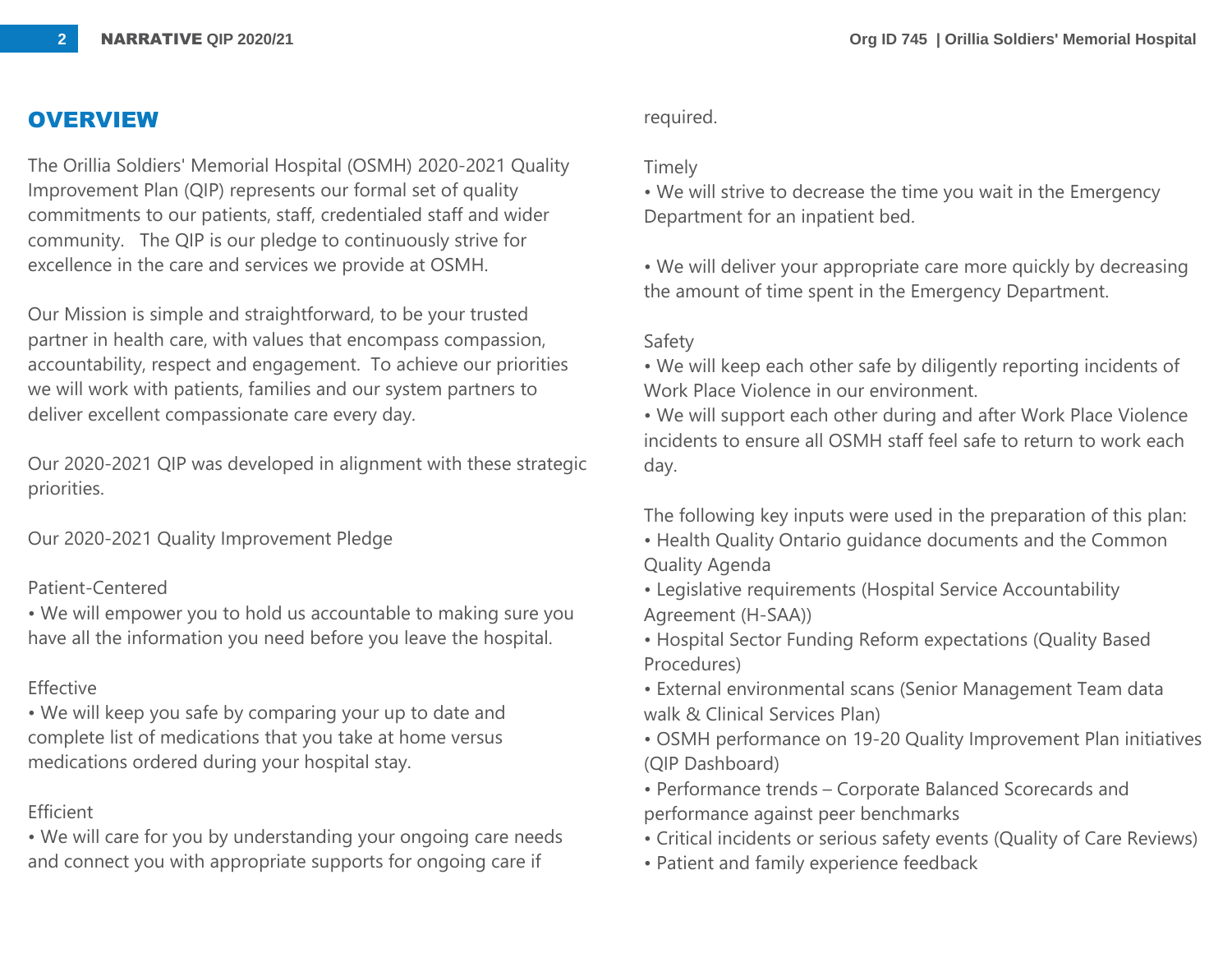• Consultation with the OSMH Patient and Family Advisory Council

• Input from hospital leadership and credentialed staff through a series of focused planning events

• Feedback from OSMH Quality and Safety Committee of the Board and the Board of Directors

# **DESCRIBE YOUR ORGANIZATION'S GREATEST QI ACHIEVEMENT FROM THE PAST YEAR**

In 2019-2020, OSMH demonstrated strong performance in terms of its Quality Improvement initiatives; the ongoing dedicated and structured approach to improvement work has helped us to exceed many of our targets.

For example, our Medication Reconciliation initiative aimed to achieve consistency to further embed the work we've done over the past number of years. As a result, we have reduced the monthly variability of medication reconciliation completed on discharge and kept process performance at or above target for each reporting period (as of this narrative).

Another positive example lies in our workplace violence reduction initiatives. Efforts to identify workplace violence incidents and mitigate their effect has also yielded positive results. As described in more detail below, staff are better educated to identify violent behaviour in the workplace, are reporting incidents more frequently, and the ultimate result is our below-target lost time incidents related to workplace violence.

While these represent some of our successes effectively caring for patients and keeping staff safe, our greatest quality improvement achievement lies in our performance in improving efficiency and timeliness through patient flow. In January 2019, OSMH acted in response to the need of our community and opened the WayHome Unit to help facilitate care transitions for patients (many designated as ALC) from hospital to their next appropriate point of care. The care model on the WayHome unit ensures that patients are up for meals in the dining room, participate in planned activities each day and receive activation and stimulation that prevents functional decline and in some cases, improves functional ability. From April to December 2019, 85 patients were successfully transitioned to their next destination from the WayHome Unit.

The WayHome unit has positively impacted several metrics organizationally. Patient flow has dramatically improved organizationally and for the same period as above, we have had 1000 less patient days in ER compared to the same period last year. Related to our 2019-2020 Quality Improvement Plan, we believe the WayHome unit has influenced our ALC indicator performance by improving access for acute patients, our ED Wait Time to Inpatient Bed indicator (at Q3 performing ~68% better than target YTD) and the ED Total Length of Stay indicator (at Q3 performing ~25% better than target YTD).

#### **COLLABORATION AND INTEGRATION**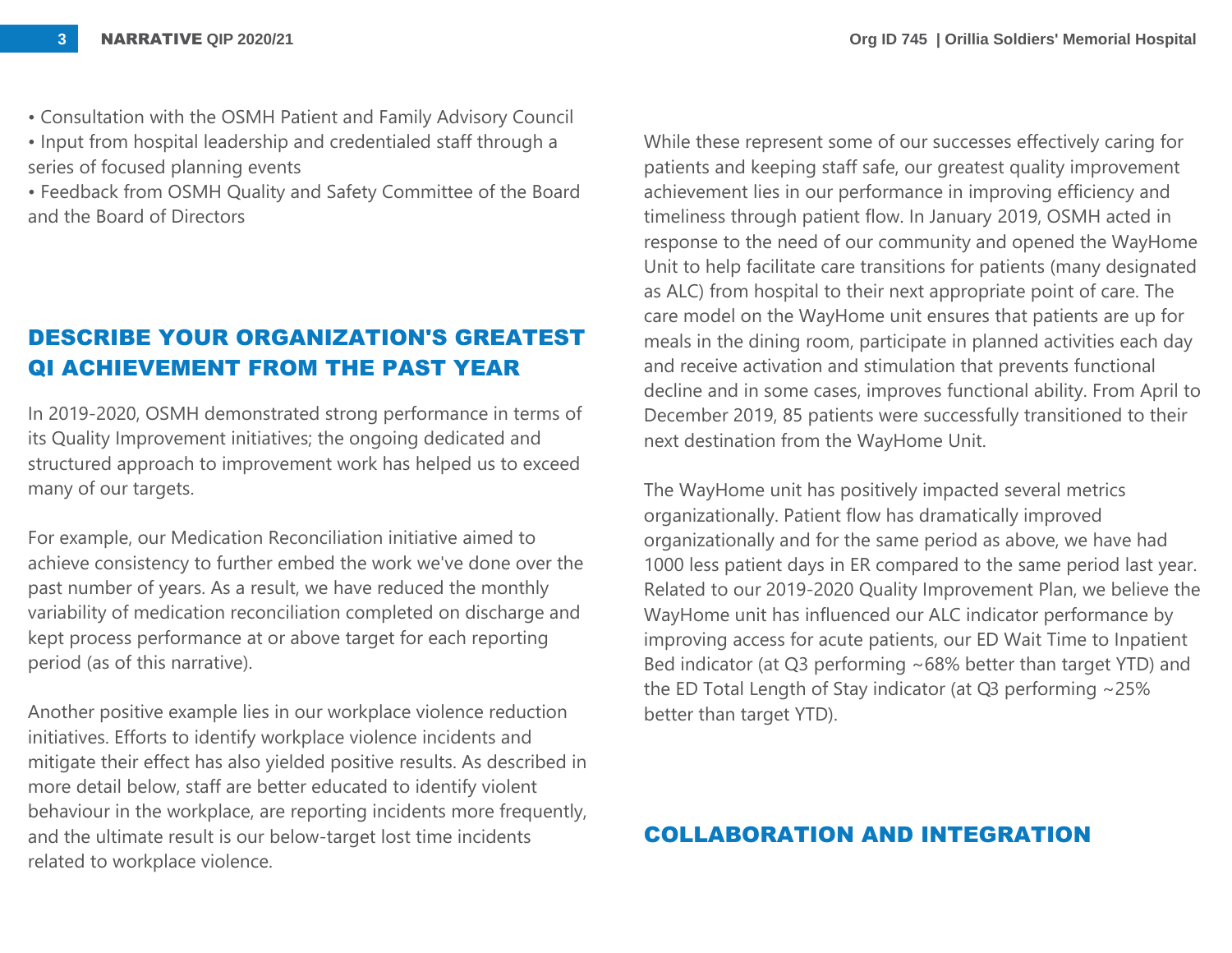OSMH continues to foster strong collaboration with community partners on a regular and daily basis, and this is especially evident in our efforts to maintain and improve our ALC performance. Our weekly ALC Rounds meeting is attended by community organizations who contribute to improving patient experience by getting them to appropriate points of care. Members of ALC Rounds include various hospital stakeholders, as well as Home and Community Care, Health Links, Helping Hands, LOFT, and others as may be appropriate.

We are also excited to be members of the Couching OHT and are eager to leverage the natural synergies that will emerge as these community services align to improve patient navigation of the resources and supports available in our community.

#### OSMH-CFHT Shared QIP Initiative

Following the Couchiching Ontario Health Team's successful application in 2019, the lead organizations are collaborating closer than ever on improving care across sectors in the Couchiching region. While system-level changes include all OHT partner organizations, both Orillia Soldiers' Memorial Hospital (OSMH) and Couchiching Family Health Team (CFHT) have started to solidify an early initiative to align with respective quality improvement planning cycles.

Patients, their care providers and clinical staff express frustration when assessments and care plans are recreated with each provider. The Couchiching Ontario Health Team organizations see this as an opportunity to improve cross-sector communication for patients, beginning with clinically frail patients in year one. As an early first step, OSMH and CFHT are aiming to improve the utilization of

existing systems in place (CHRIS-HPG) to share and edit collaborative care plans. While these care plans will be created by system navigators, staff based out of OSMH will have access and the ability update them with information about their acute care visit. Monitoring of access and updates to care plans will serve as a process measure to determine whether this collaboration is occurring as planned. This initiative is seen as an important first step to better coordinate care for patient's across sectors.

# **PATIENT/CLIENT/RESIDENT PARTNERING AND RELATIONS**

Transforming the Patient Experience through a relentless focus on patient and family engagement, quality, safety and service is one of the pillars of our current Strategic Plan. We believe that patients and families have an important role in guiding the work that we do within the hospital. Patient and Family Advisors are a resource to guide the hospital's priorities and planning.

The OSMH Patient and Family Advisory Council (PFAC) was established and has been meeting since July 2016. The PFAC meets every second month with opportunities for Council members to participate in ad hoc hospital committees or special projects throughout the year. For example, a PFAC representative was a member of the hiring committee for the new IMRS (Integrated Medicine and Rehab Services) manager. The PFAC consists of (up

**4**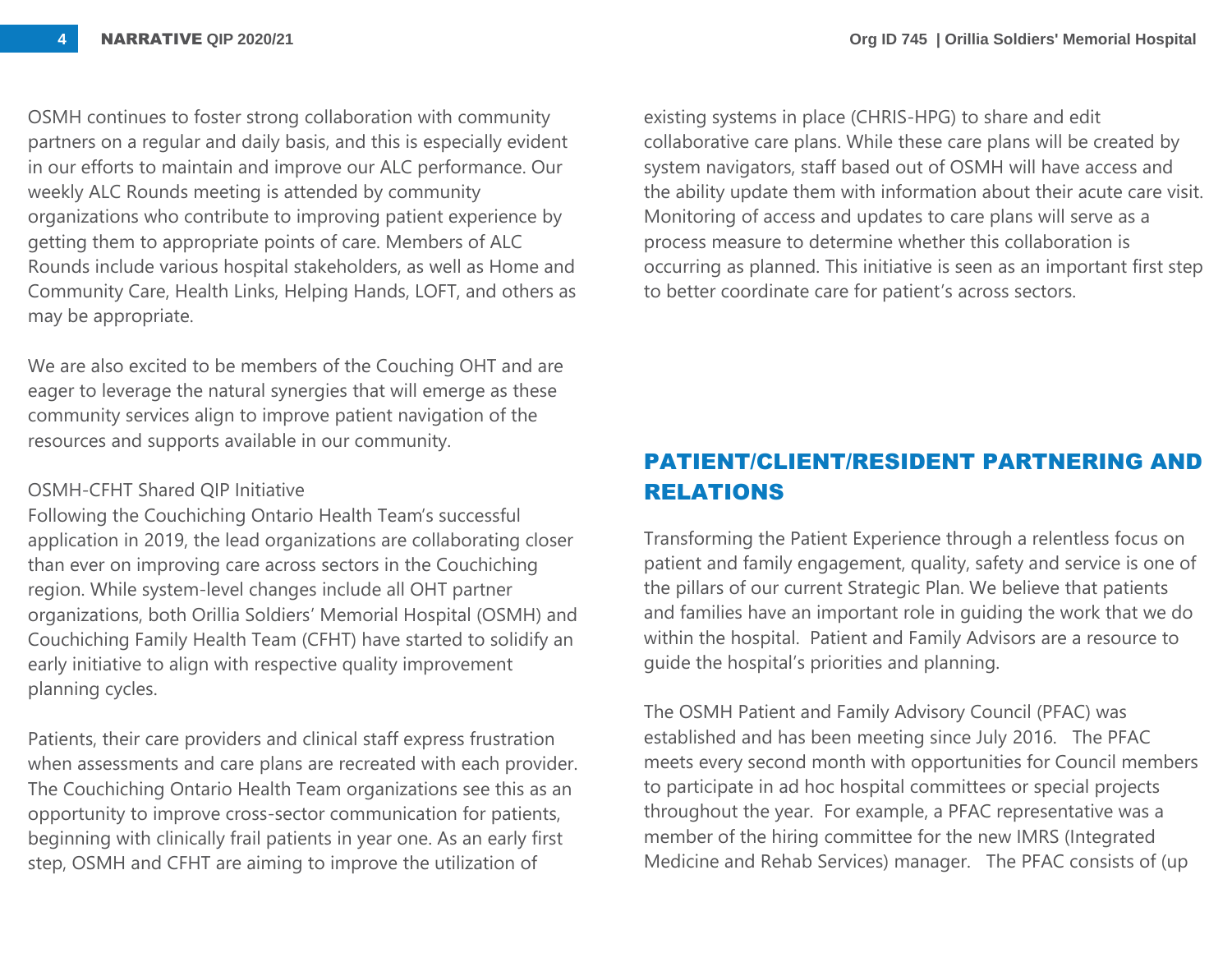to) 12 Patient/Family members and 8 OSMH staff members. The PFAC has provided feedback on a number of important items, including but not limited to:

- OSMH policy on Medical Assistance in Dying
- Bedside Reporting Initiative
- Enhancing accessibility tools available to patients
- Ethics Framework
- Staff ID badges
- Inpatient Entertainment System
- Patient Declaration of Values
- Accreditation
- OSMH Quality Improvement Plan (QIP)
- Diagnostic Imaging proposals
- SMS text messaging for deaf, hard of hearing and visually impaired for queuing for availability at registration

It should be noted that there are multiple PFACs available to OSMH patients and family members. In addition to the primary OSMH PFAC, there is also a PFAC supporting the OSMH Regional Women and Children's Program, a PFAC supporting the Regional Kidney Care Program – Simcoe Muskoka, and a PFAC for the Simcoe Muskoka Regional Cancer Centre, with representatives from Orillia.

OSMH's patient population remains a primary focus of the 2019- 2020 Quality Improvement Plan; as such, we continue to rely on the strong foundation of our PFAC groups to inform the progress we're making towards improved quality at the hospital.

Capturing ongoing patient feedback as we strive to implement elements of the QIP Work Plan will help ensure our improvement efforts are effective.

## **WORKPLACE VIOLENCE PREVENTION**

2019-2020 marked the third year OSMH has strategically prioritized workplace violence prevention. To protect staff and meet required legislation, OSMH has created mechanisms for thorough risk assessments, put in place interventions to reduce hazards, provides ongoing training for staff, and routinely assesses patients so as to identify persons with a violent history

Over the past year, our focus has been on reducing incidents of Workplace Violence causing lost time and increasing reporting of Workplace Violence incidents particularly no harm or near miss. As we continue to remind staff that any form of workplace violence is not an acceptable part of their work, we expect to see near miss reporting increase.

These metrics are reported at various tables within the organization including Joint Health and Safety Committee, Workplace Violence Committee, Lookout and Senior Team/ Board of Director meetings. Continuing to ensure staff receive training in non violent crisis intervention and having a system to identify and flag persons who have harmful behaviors has contributed to a decrease in lost time injuries that were a result of Workplace Violence over this past year.

Moving forward into the next year, we will build on the work that we have done in creating a comprehensive workplace violence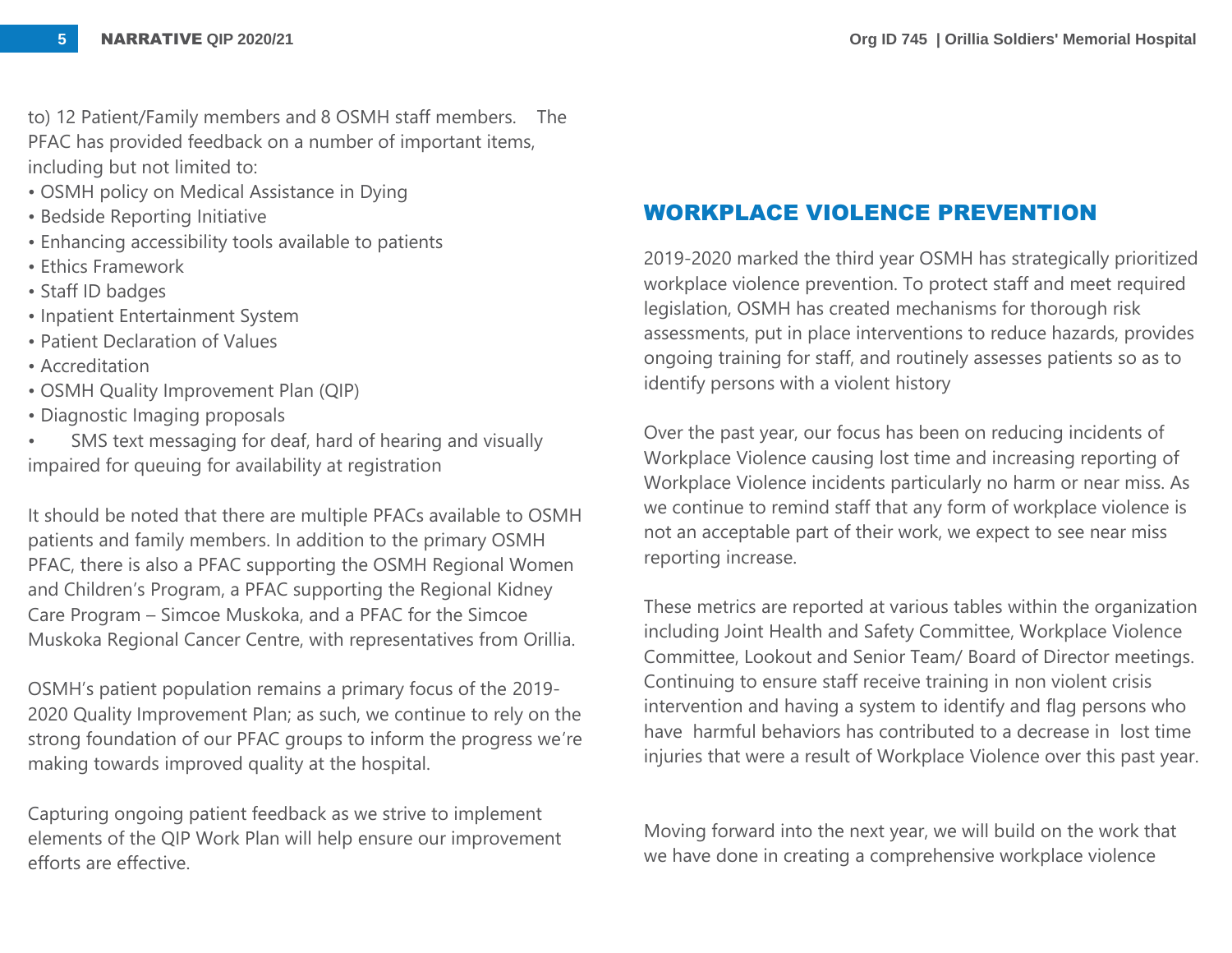prevention program. This includes exploring opportunities to improve code white responses, increasing near miss reporting, and using these reports to identify and reduce hazards in the workplace. We will also continue to refine the work we have done in supporting staff following an incident of workplace violence through the debrief and review processes.

**VIRTUAL CARE**

Currently, OSMH is leveraging available technology to improve communications and interactions between our hospital, our providers, and our patients.

Using the Ontario Telemedicine Network (OTN), OSMH is able to facilitate the delivery of virtual care and education to patients of a variety of programs.

SMS text technologies enables us to remind patients of their scheduled appointments, and to deliver alerts to patients waiting in waiting rooms to let them know when they are about to be seen. OSMH is currently piloting a self-registration kiosk project that is also allowing patients to engage with their care virtually.

Physicians are being better enabled to communicate personal health information to other care partners using eHealth (Onemail) technologies. In addition, we are providing resources to allow physicians to document electronically and be supported through voice-to-text tools. OSMH has played a pivotal role in enabling

better shared access to patient records through the Regional Dialysis Information System; in collaboration with the Ontario Laboratory Information System (OLIS), patients have better, more convenient access to the effective care they need.

To support patient flow, an integrated form in our electronic medical record allows us to send messages in real-time for patient referrals, data, etc. to prepare patients for discharge.

# **EXECUTIVE COMPENSATION**

2020-2021 Performance-based Compensation Program Participants:

The positions included in the performance-based compensation program include:

- President and Chief Executive Officer (CEO)
- VP Medical Affairs/Chief of Staff
- Executive VP, Patient Care & People Strategy
- Chief Nursing Executive (CNE) & Director
- VP Corporate Services/Chief Financial Officer (CFO)

#### Program Design

The program period is in line with the fiscal year, running from April 1, 2020 to March 31, 2021.

For the 2020-2021 fiscal year, the amount of performance pay is 5% of base pay for the CEO and 3% of base pay for each of the other identified participants. This money will be divided between 4 QIP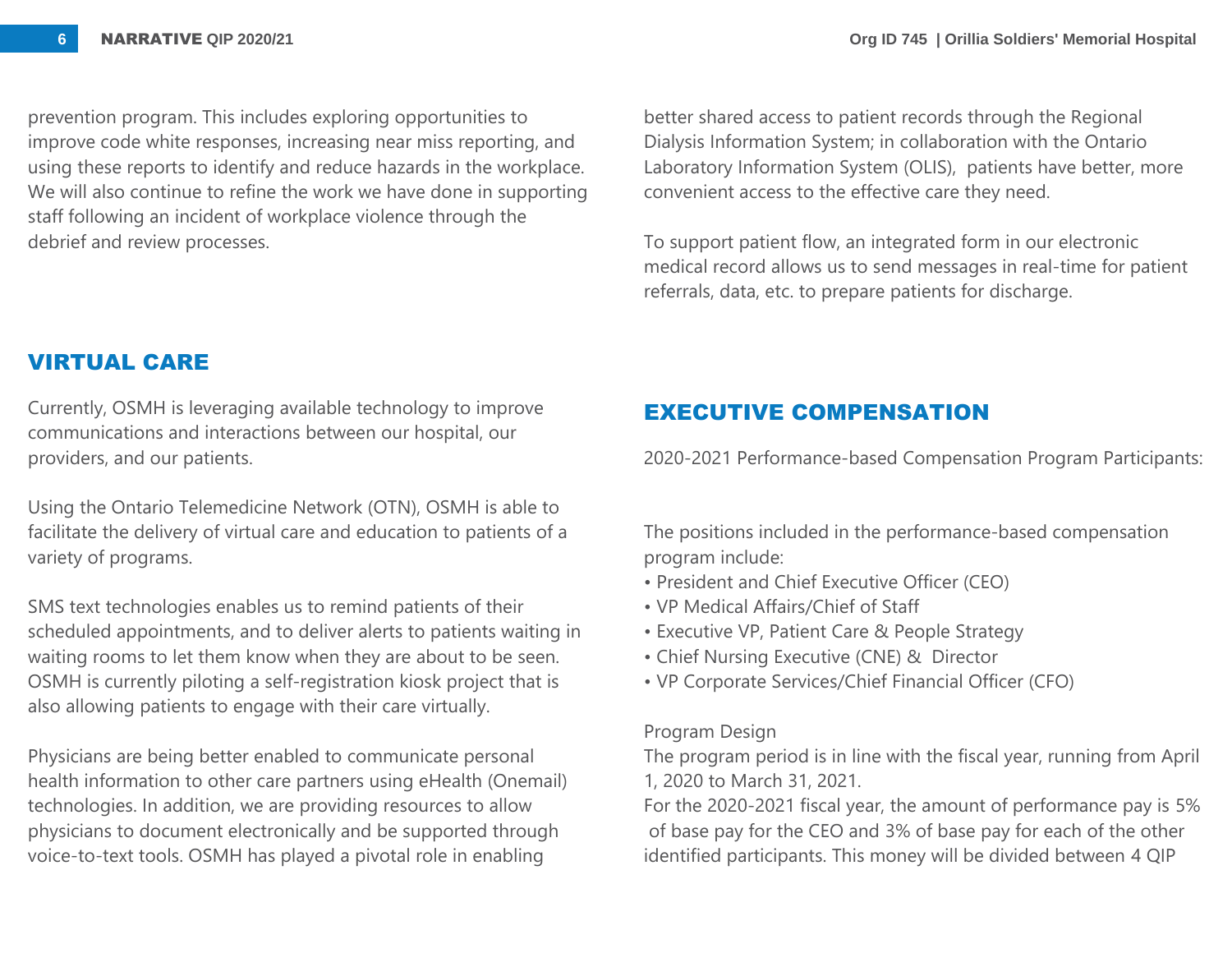objectives with performance improvement targets. The amount of performance pay allocated to each of these objectives ranges from 20% to 35% of the total amount as described in the table below. The calculation of performance pay will be pro-rated relative to success in meeting each performance goal. Calculations will be completed within 90 days of the end of the fiscal year.

As required by the Excellent Care for All Act, hospital executive compensation will continue to be linked to achieving targets in the hospital's Quality Improvement Plan (QIP).The Pay Allocation Plan for 2020-2021's Quality Improvement Plan is detailed on the image below:

| <b>Quality Dimension</b> | Objective                                                                                                                               | <b>Measure/Indicator</b>                                                    | <b>Indicator Type</b> | <b>Current Performance</b><br>(As per OSMH 2019-2020)<br><b>Corporate Balanced</b><br><b>Scorecard</b> | <b>Proposed Targets</b><br>2019-2020<br>(to be set by<br><b>Quality and Safety</b><br><b>Committee)</b> | <b>Executive</b><br>Compensation<br>Weighting |
|--------------------------|-----------------------------------------------------------------------------------------------------------------------------------------|-----------------------------------------------------------------------------|-----------------------|--------------------------------------------------------------------------------------------------------|---------------------------------------------------------------------------------------------------------|-----------------------------------------------|
| <b>Patient Centered</b>  | Increase the patient<br>experience by sharing and<br>giving them information                                                            | Did you receive<br>enough information<br>when you left the<br>hospital?     | Custom                | Monitorino                                                                                             | <b>Collecting Baseline</b>                                                                              | 0%                                            |
| <b>Effective</b>         | Sustain proportion of<br>patients receiving<br>medication reconcilation<br>upon discharge, spread<br>existing practice to OBS,<br>Paeds | Medication<br><b>Reconciliation at</b><br>Discharge                         | Priority              | YTD Q3 2019-2020 (Q3) =<br>87.7%                                                                       | 82.00%                                                                                                  | 35%                                           |
| <b>Efficient</b>         | Reduce unnecessary time<br>spent in acute care areas                                                                                    | Alternate Level of<br>Care                                                  | Priority              | YTD 2019-2020 (Q1-Q3)=<br>20.3%                                                                        | 21.00%                                                                                                  | 25%                                           |
| <b>Efficient</b>         | Increase access to and use<br>of Coordinated Care Plans<br>for clinically frail patients in<br>year one (OHT Focus)                     | Access to and use<br>of Coordinated Care<br><b>Plans</b>                    | Custom                | Monitoring                                                                                             | <b>Collecting Baseline</b>                                                                              | 0%                                            |
| <b>Timely</b>            | Decrease ED wait time to<br>inpatient bed                                                                                               | ED wait time to<br>inpatient bed                                            | Mandatory             | YTD 2019-2020 (Q1-Q3) =<br>21.3h                                                                       | 25h                                                                                                     | 20%                                           |
| Safe                     | Prevent the occurrence and incidents reported<br>impact of workplace<br>violence                                                        | <b>Overall Number of</b><br>workplace violence                              | Mandatory             | YTD 2019-2020 (Q1-Q3) =<br>79                                                                          | 108                                                                                                     | 0%                                            |
| Safe                     |                                                                                                                                         | The number of lost<br>time incidents due<br>to workplace<br>violence injury | Custom                | YTD 2019-2020 (Q1-Q3) =                                                                                | R                                                                                                       | 20%                                           |